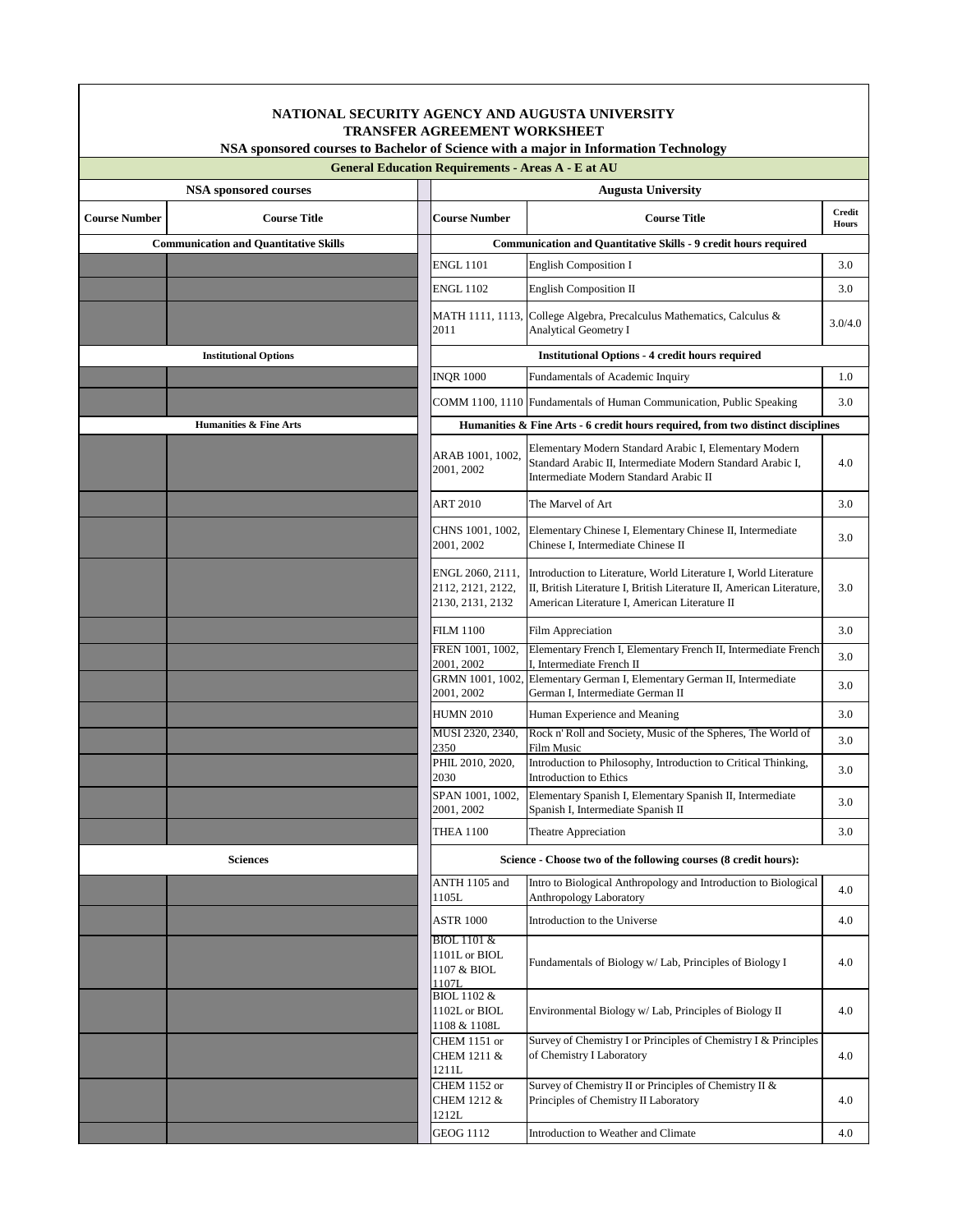|                                                                                                                        |                                                                                                                                                                                                                                                                                       | GEOL 1121, 1122                                         | Introductory Geosciences I: Physical Geology, Introductory<br>Geosciences II: Historical Geology                                                                                    | 4.0                           |  |  |
|------------------------------------------------------------------------------------------------------------------------|---------------------------------------------------------------------------------------------------------------------------------------------------------------------------------------------------------------------------------------------------------------------------------------|---------------------------------------------------------|-------------------------------------------------------------------------------------------------------------------------------------------------------------------------------------|-------------------------------|--|--|
|                                                                                                                        |                                                                                                                                                                                                                                                                                       | <b>PHSC 1011</b>                                        | <b>Physical Science</b>                                                                                                                                                             | 4.0                           |  |  |
|                                                                                                                        |                                                                                                                                                                                                                                                                                       | PHYS 1111 &<br>1111L or PHYS<br>2211                    | Introductory Physics I & Introductory Physics I Laboratory, or<br>Principles of Physics I                                                                                           | 4.0                           |  |  |
|                                                                                                                        |                                                                                                                                                                                                                                                                                       | PHYS 1112 &<br>1112L or PHYS<br>2212                    | Introductory Physics II & Introductory Physics II Laboratory, or<br>Principles of Physics II                                                                                        | 4.0                           |  |  |
|                                                                                                                        |                                                                                                                                                                                                                                                                                       |                                                         | Science- Choose one additional course from the following (3 credit hours):                                                                                                          |                               |  |  |
|                                                                                                                        |                                                                                                                                                                                                                                                                                       | Recommmended:<br><b>MATH 1401</b>                       | <b>Elementary Statistics</b>                                                                                                                                                        | 3.0                           |  |  |
|                                                                                                                        | <b>Social Sciences</b>                                                                                                                                                                                                                                                                |                                                         | Social Sciences - 12 credit hours total required                                                                                                                                    |                               |  |  |
|                                                                                                                        |                                                                                                                                                                                                                                                                                       | <b>POLS 1101</b>                                        | <b>Introduction to American Government</b>                                                                                                                                          | 3.0                           |  |  |
|                                                                                                                        |                                                                                                                                                                                                                                                                                       |                                                         | HIST 2111 or 2112 United States to 1877 or United States Since 1877                                                                                                                 | 3.0                           |  |  |
|                                                                                                                        |                                                                                                                                                                                                                                                                                       |                                                         | Social Science - Select one course from the following                                                                                                                               |                               |  |  |
|                                                                                                                        |                                                                                                                                                                                                                                                                                       | ANTH 2011, ECON<br>1810, PSYC 1101,<br><b>SOCI 1101</b> | Cultural Anthropology, Introduction to Economics,<br>Introduction to General Psychology, Introduction to Sociology                                                                  | 3.0                           |  |  |
|                                                                                                                        |                                                                                                                                                                                                                                                                                       |                                                         | Social Science - Select one course from the following                                                                                                                               |                               |  |  |
|                                                                                                                        |                                                                                                                                                                                                                                                                                       | ANTH 1102, 2011                                         | Introduction to Anthropology, Cultural Anthropology                                                                                                                                 | 3.0                           |  |  |
|                                                                                                                        |                                                                                                                                                                                                                                                                                       | ECON 1810, 2105,<br>2106                                | Introduction to Economics, Macroeconomics, Microeconomics                                                                                                                           | 3.0                           |  |  |
|                                                                                                                        |                                                                                                                                                                                                                                                                                       | <b>GEOG 1111</b>                                        | World Geography                                                                                                                                                                     | 3.0                           |  |  |
|                                                                                                                        |                                                                                                                                                                                                                                                                                       | HIST 1111, 1112,<br>2111, 2112                          | Pre-Modern World Civilization, Modern World Civilization, United<br>States to 1877, United States Since 1877                                                                        | 3.0                           |  |  |
|                                                                                                                        |                                                                                                                                                                                                                                                                                       | <b>POLS 2401</b>                                        | Introduction to Global Issues                                                                                                                                                       | 3.0                           |  |  |
|                                                                                                                        |                                                                                                                                                                                                                                                                                       | PSYC 1101, 2150                                         | Introduction to General Psychology, Introduction to Human Diversity                                                                                                                 | 3.0                           |  |  |
|                                                                                                                        |                                                                                                                                                                                                                                                                                       | SOCI 1101, 1160,<br>2241                                | Introduction to Sociology, Social Problems Analysis, Social and<br><b>Cultural Diversity</b>                                                                                        | 3.0                           |  |  |
|                                                                                                                        |                                                                                                                                                                                                                                                                                       |                                                         | <b>Total Credits needed in Areas A - E</b>                                                                                                                                          | 42.0                          |  |  |
|                                                                                                                        |                                                                                                                                                                                                                                                                                       | <b>Major Requirements - Area F at AU</b>                |                                                                                                                                                                                     |                               |  |  |
| <b>Course Number</b>                                                                                                   | <b>Course Title</b>                                                                                                                                                                                                                                                                   | <b>Course Number</b>                                    | <b>Course Title</b>                                                                                                                                                                 | <b>Credit</b><br><b>Hours</b> |  |  |
| <b>JCAC</b>                                                                                                            | Joint Cyber Analysis Course                                                                                                                                                                                                                                                           | <b>AIST 2120</b>                                        | Principles of Scripting and Automation                                                                                                                                              | 3.0                           |  |  |
|                                                                                                                        |                                                                                                                                                                                                                                                                                       | <b>AIST 2220</b>                                        | Introduction to Web Development                                                                                                                                                     | 3.0                           |  |  |
| <b>JCAC</b>                                                                                                            | Joint Cyber Analysis Course                                                                                                                                                                                                                                                           | <b>CSCI 1301</b>                                        | Principles of Computer Programming I                                                                                                                                                | 4.0                           |  |  |
|                                                                                                                        |                                                                                                                                                                                                                                                                                       | <b>CSCI 2700</b>                                        | Ethics in Computer Science                                                                                                                                                          | 2.0                           |  |  |
| JCAC or                                                                                                                | Joint Cyber Analysis Course                                                                                                                                                                                                                                                           |                                                         |                                                                                                                                                                                     |                               |  |  |
| CYBR 1005* or                                                                                                          | Security Essentials*                                                                                                                                                                                                                                                                  |                                                         | Introduction to Networking and Cyber Security                                                                                                                                       |                               |  |  |
| CYBR 3410 or                                                                                                           | Intermediate Cyber Core                                                                                                                                                                                                                                                               | <b>CYBR 2600</b>                                        | (1 credit hour carries to degree plan's free electives)                                                                                                                             | 4.0                           |  |  |
| CYBR 3422 or                                                                                                           | <b>ROC</b> Foundations Training                                                                                                                                                                                                                                                       |                                                         |                                                                                                                                                                                     |                               |  |  |
| SEC 401*                                                                                                               | Security Essentials*                                                                                                                                                                                                                                                                  |                                                         |                                                                                                                                                                                     |                               |  |  |
|                                                                                                                        |                                                                                                                                                                                                                                                                                       | <b>MINF 2650</b>                                        | Principles of Data Management and Analysis                                                                                                                                          | 3.0                           |  |  |
|                                                                                                                        |                                                                                                                                                                                                                                                                                       |                                                         | <b>Total Credits needed in Area F at AU</b>                                                                                                                                         | <b>18.0</b>                   |  |  |
|                                                                                                                        |                                                                                                                                                                                                                                                                                       |                                                         |                                                                                                                                                                                     |                               |  |  |
| <b>Articulation Agreement Key:</b>                                                                                     |                                                                                                                                                                                                                                                                                       |                                                         |                                                                                                                                                                                     |                               |  |  |
|                                                                                                                        | *Courses with an asterisk $(*)$ require verification of the digital badge(s) earned by the students<br>through ACCLAIM. The Office of Academic Admissions and/or School of Computer and Cyber<br>Sciences will perform verification in order to award academic credit to the student. |                                                         | Students should refer to Augusta University's Transfer Equivalency<br>Guide for the most up-to-date equivalencies.<br>Students who transfer to Augusta University with less than 60 |                               |  |  |
| Courses in <i>italics</i> indicate non-direct course equivalents that still fulfill the identified curriculum<br>area. |                                                                                                                                                                                                                                                                                       |                                                         | credit hours must complete the Wellness Requirement                                                                                                                                 |                               |  |  |
|                                                                                                                        |                                                                                                                                                                                                                                                                                       |                                                         |                                                                                                                                                                                     |                               |  |  |